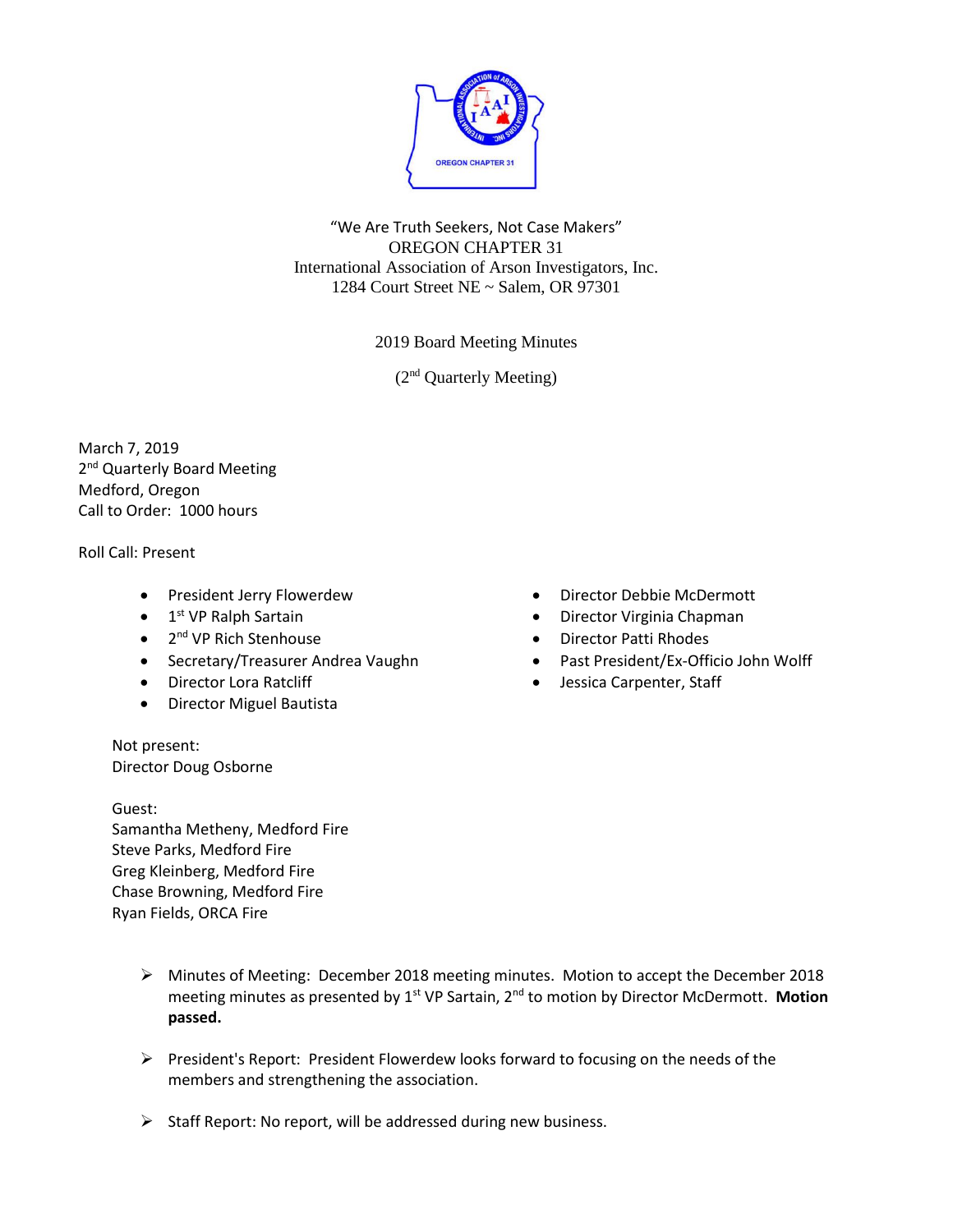- Treasurer's Report: Staff provided a treasurer's report, little activity this far into the year. By consensus the report was accepted by the board.
- Committee Assignments Discussion & Report:
- ➢ Membership Committee: Director Ratcliff, Director Bautista, Staff on hold with current enhanced chapter pending changes.
- ➢ Budget/Finance: Chair Treasurer Vaughn & Staff no report at this time.
- ▶ Training/Education Report: 1<sup>st</sup> VP Sartain, President Flowerdew, Director Osborne, Director Chapman, Director McDermott, Director Bautista – Ralph is seeking help – the team is going to work on the following:
	- $\circ$  Dan Thenell potential for fire report writing  $-$  Ryan Fields is checking on availability
	- $\circ$  Barry Grimm potential any class Ralph checking on price/class/availability
	- o Tom Mooney for White Paper short 1-2-hour update
	- o Joe Toscano Jerry Flowerdew checking on potential class/availability
	- $\circ$  Patrick Kelly retired polygrapher Miguel is checking on potential class/availability
	- o Virginia Chapman potential spontaneous combustion presentation to go alongside Tom Mooney short White Paper presentation – TBD
- > Conference Site Committee Report: 2<sup>nd</sup> VP Stenhouse, Past President Wolff, Director Chapman, Treasurer Vaughn – 2019 is scheduled in Newport at Hallmark. Hallmark is the location for 2020/2021 – staff will request contracts.
- $\triangleright$  Constitution/Bylaws/Legislative: 1<sup>st</sup> VP Sartain Ralph will be getting the most recent constitution to Andrea for signature. Corporate membership – motion by Director Dermott to change the bylaws to dedicate any funds received from corporate membership to seminar scholarships, 2nd by President Flowerdew. **Motion passed.**
- $\triangleright$  Ethics/Grievances Report: 2<sup>nd</sup> VP Stenhouse, Director McDermott no report at this time.
- ➢ Awards Report: Director Ratcliff, Director Chapman, Director Rhodes, Director McDermott Nothing to report at this time.
- ➢ Website/Social Media Report: Gert Zoutendijk, Director Chapman, Nicole Brewer, Mark Northrop, Staff Virginia has been working updates to website. Virginia working on mobile friendly option and requesting updates.
- ➢ Professional Development Report: Ryan Fields, 2nd VP Stenhouse Expert Witness Class October 23-26, 2019 with Lake Oswego and Thenell Law. Staff to send draft flyer to Ryan for review, get on Facebook when approved, and Virginia to get on website.
- ➢ Oregon Fire Marshal Association Report: Representative No new report.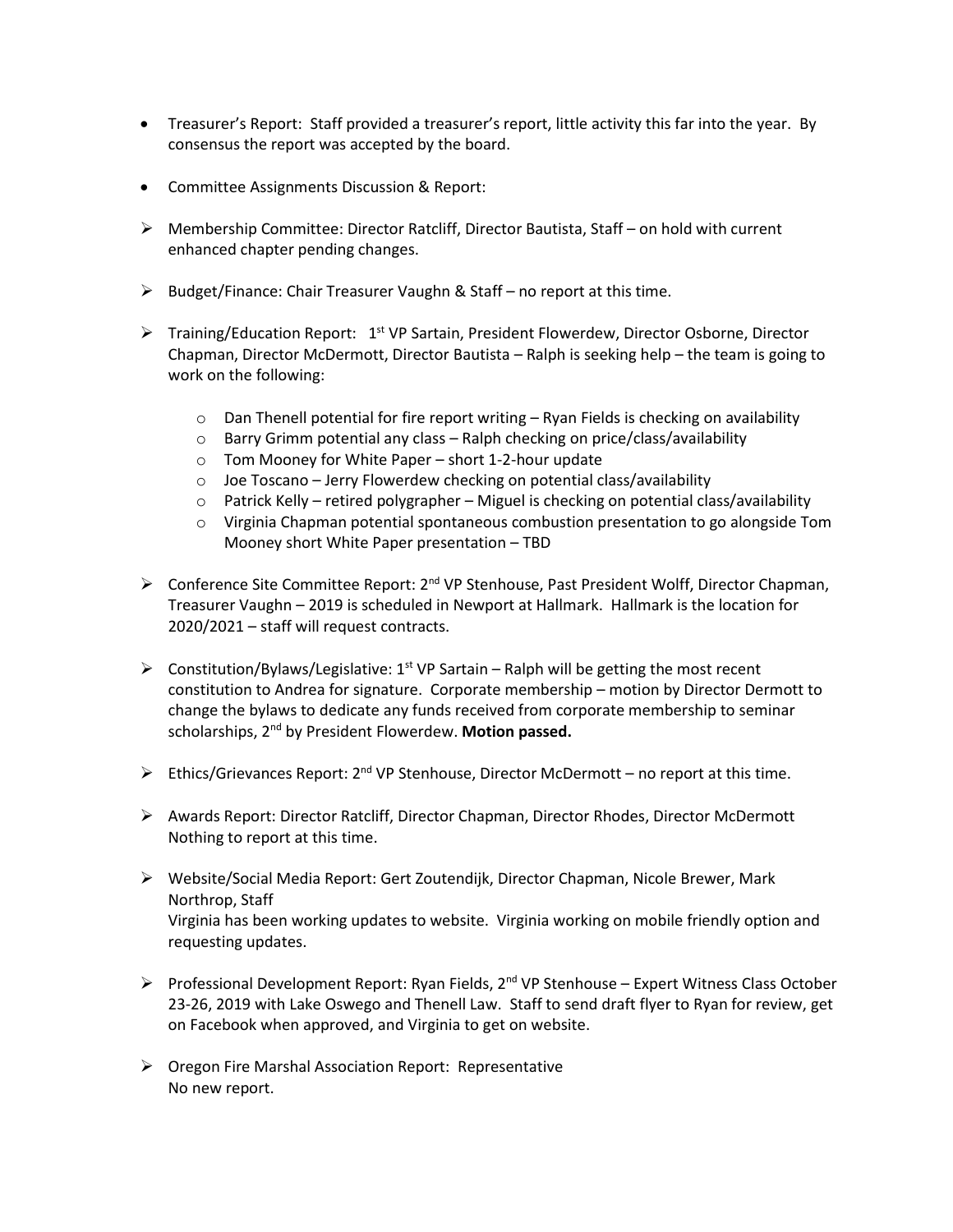## District Reports:

### Portland:

New location for meetings, back to Buster BBQ. Virginia gave a nice presentation recently, Spontaneous combustion – possible short session at seminar to fill out 4-hour slot with Tom Mooney White Paper talk. Gert Zoutendijk remains the District Chair, Miguel Bautista was voted in as Vice Chair, John Wolff remains Treasurer, and Charlie Marble is Secretary.

#### Mid-Willamette:

Debbie reached out to Anne Marie Storm, they are considering options, but not sure if they want to restore this chapter or leave it. Debbie will reach out again for final answer.

Lane: No report.

#### Rogue Valley:

Samantha reported new position voting will take place soon. DA Fossman spoke at last meeting to discuss prospect case and recent findings. Annual training event held in January was well attended; Barry Grimm taught and hands on teaching was well received. Mark Northrop and District members really stepped up and the event was fantastic. Past President Wolff expressed high praise for a job well done.

## Central:

Andrea reported that they are active with meetings almost each month. The area is seeing numerous prosecutions for arson. Bend Police is working with FBI to put on a post blast class tentative dates May 13-17, 2019.

#### Eastern:

No report – held a meeting recently and submitted minutes.

## Old Business:

- 2020/2021 Hallmark location selected staff will request contracts.
- Enhanced Chapter Status discussed the mixed-up records, not answering their phone, members are waiting for paperwork to complete proctor training, members dropped off fit list – more issues than we can begin to address. IAAI has asked for more time to fix the issue. Staff will draft a letter to International that we are breaking from the Enhanced Chapter and will allow the 60 days they requested to gather our files and funds. Staff will draft a letter to Oregon Members about the change, request any records our local members might have to help fill in blanks. September 1 will be the due date for all members moving forward.
- Wild Apricot staff will purchase when ready to get membership going.
- 2019 Budget staff shared 2018 final figures and suggested budget motion to accept proposed budget by 2<sup>nd</sup> VP Stenhouse as prepared, 2<sup>nd</sup> by Director McDermott. Motion passed.

# New Business:

- Expert Witness Class addressed under Professional Development
- 2019 Casino Plans Expense of casino night, almost \$2000 for gaming set up, is not bringing the networking that group would hope. Discussion took place about potential other ideas and suggestions of combining social night with vendors and bonfire and leaving one night for attendees to be on their own. Virginia, Debbie, Miguel, and Rich will work on ideas for